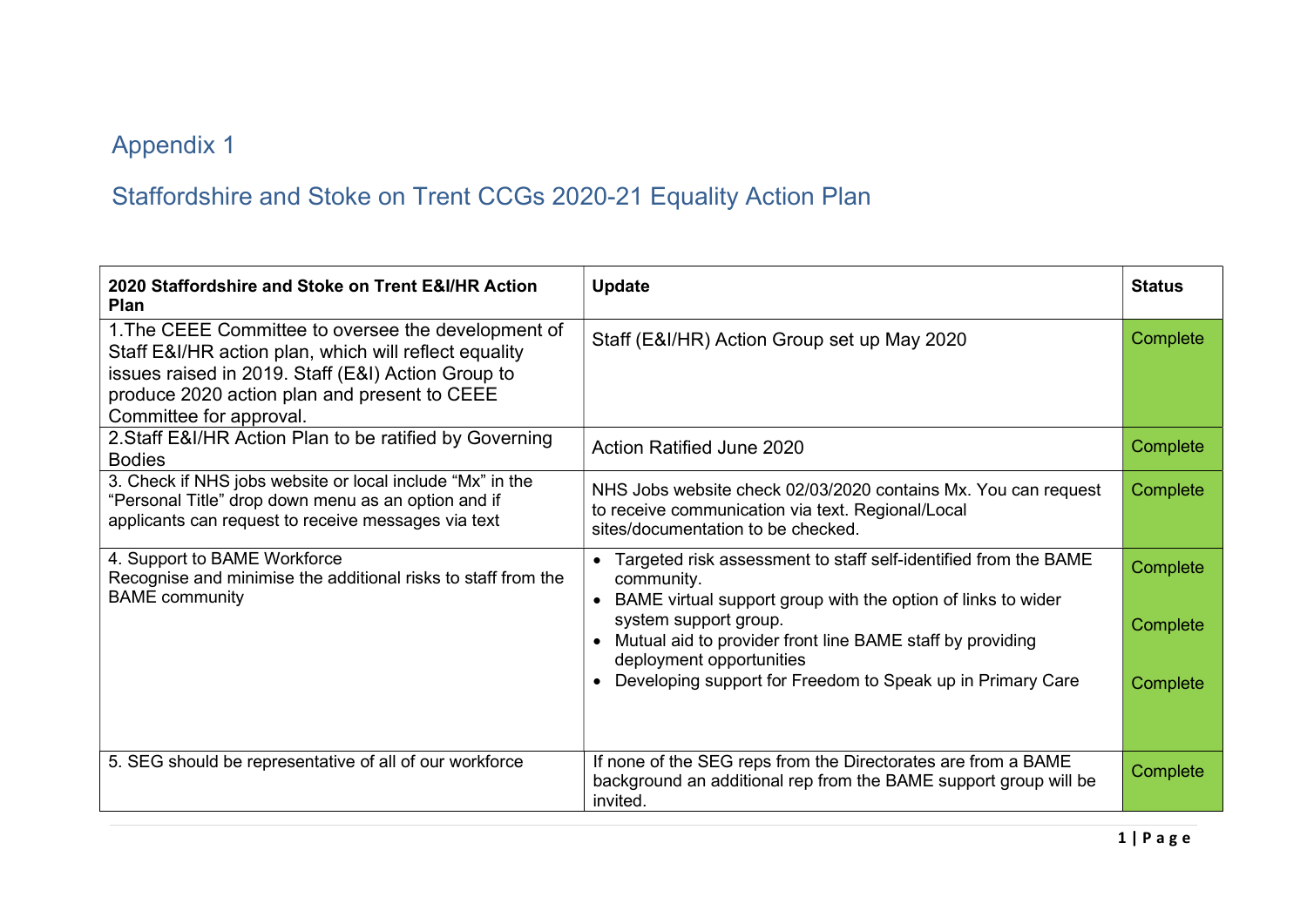| 6. Review internal recruitment process against best practice.<br>Check with local providers for good practice initiatives                                                                                                     | CL working with system partners to establish best practice and<br>review current recruitment processes                                                                                                                                                                                                                      | Complete |
|-------------------------------------------------------------------------------------------------------------------------------------------------------------------------------------------------------------------------------|-----------------------------------------------------------------------------------------------------------------------------------------------------------------------------------------------------------------------------------------------------------------------------------------------------------------------------|----------|
|                                                                                                                                                                                                                               | CCGs to look at application process for schemes that support the<br>recruitment of staff with specific characteristics, e.g. two tick scheme<br>(which is now been replaced by Disability Confident)                                                                                                                        |          |
| 7. Add an equality statement to our recruitment notices.                                                                                                                                                                      | Statement developed for approval                                                                                                                                                                                                                                                                                            | Complete |
|                                                                                                                                                                                                                               | The CCG actively encourages applications from members of our<br>Black, Asian and Minority Ethnic communities and from people with a<br>disability. These groups are under-represented in our organisation,<br>and it's important to us that our workforce reflects the diversity of our<br>communities as much as possible. |          |
| 8. Incorporate "Equality" agenda item section into each Staff<br>away days. SEG or CEEE to select topic. E.g. training,<br>appropriate behaviour in the workplace and awareness<br>raising consolidate definition to bullying | Equality agenda items now included in staff away days.                                                                                                                                                                                                                                                                      | Complete |
| 9. Prepare campaign for Anti-Bullying Week 16th - 20th<br>November 2020                                                                                                                                                       | Plan to be presented to Sept CEEE                                                                                                                                                                                                                                                                                           | Complete |
| 10. Incorporate Equality and inclusion awareness section into<br>the induction. To include bullying and accessible information<br>and services.                                                                               | Up to September 2020 87% of all new starters have received E&I<br>Induction training. Mandatory quarterly E&I Induction sessions will<br>continue from this point for all new staff                                                                                                                                         | Complete |
| 11. Promote CCG's Profile and Career Opportunities within<br>Schools and Colleges.                                                                                                                                            | 00/07/20 link into system plan for work experience                                                                                                                                                                                                                                                                          | Complete |
|                                                                                                                                                                                                                               | Approach will need to be digital and involve Comms team.                                                                                                                                                                                                                                                                    |          |
|                                                                                                                                                                                                                               | Update in August 2020                                                                                                                                                                                                                                                                                                       |          |
|                                                                                                                                                                                                                               | CCGs are supporting a work placement during March for a third year<br>Media, Communications and Culture student at Keele University, as<br>part of her final year                                                                                                                                                           |          |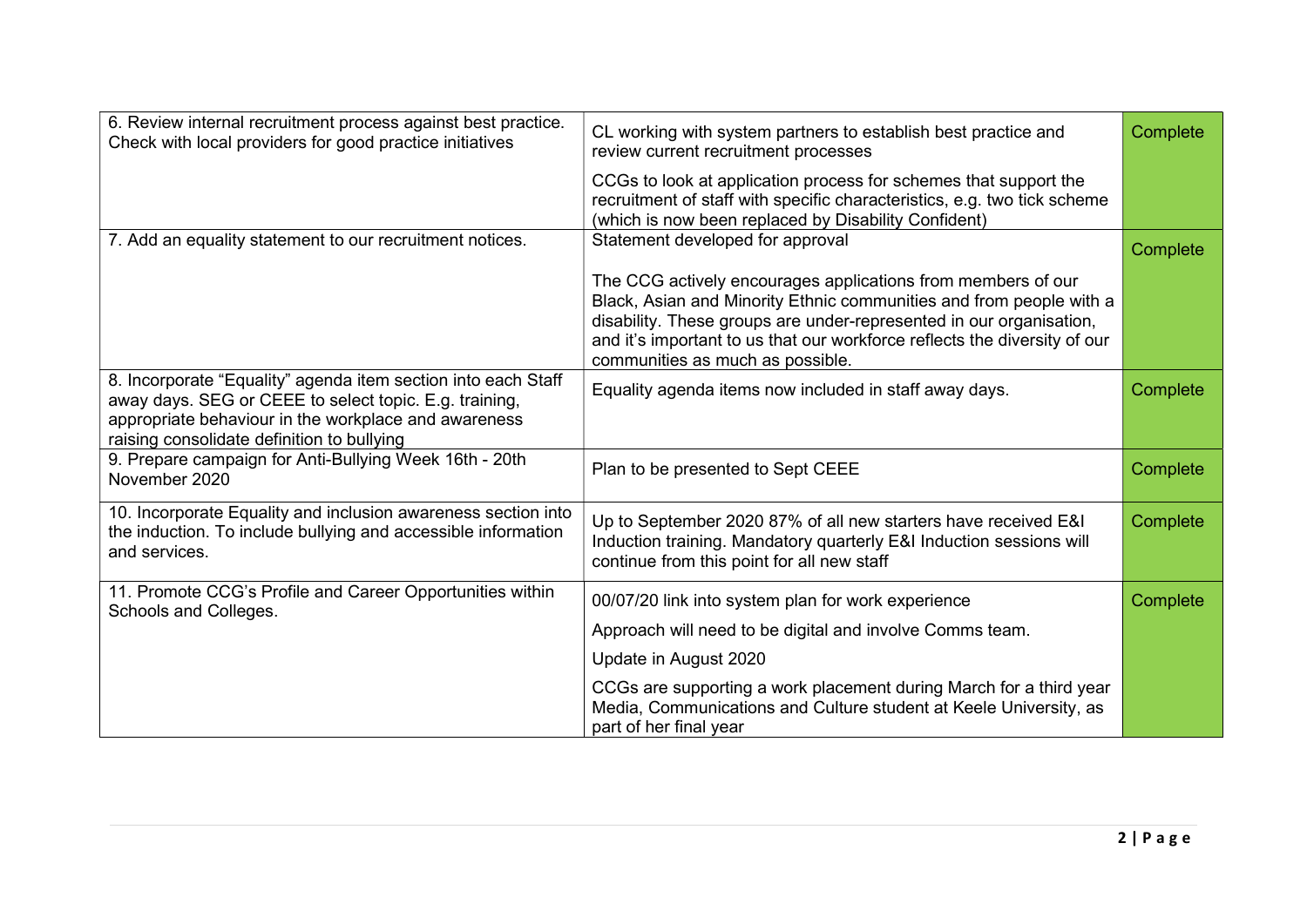| 12. Open shadowing opportunities within the CCG's<br>considering Age (young people), Disability and Race. | 09/07/2020 Proposal to be developed to present to August CEEE<br>Approach will need to be digital and involve Comms team.                                   | $\ln$<br>progress           |
|-----------------------------------------------------------------------------------------------------------|-------------------------------------------------------------------------------------------------------------------------------------------------------------|-----------------------------|
|                                                                                                           | CCGs are supporting a placement across the system for a graduate<br>trainee scheme                                                                          |                             |
| 13. Positive action initiative to recruit Lay Member.<br>Considering Race, Disability and Age.            | 09/07/2020 Proposal to August CEEE                                                                                                                          | In.                         |
|                                                                                                           | Identify potential organisations that will promote opportunities to<br>people representing Protected Characteristic Groups                                  | progress/<br><b>Ongoing</b> |
|                                                                                                           | Develop Comms Package                                                                                                                                       |                             |
|                                                                                                           | Set up shadowing opportunities                                                                                                                              |                             |
|                                                                                                           | Opportunities to be reviewed as the CCG"s merge on 01 October<br>2021                                                                                       |                             |
| 14. Monitor inequalities within our organisation                                                          | WRES Templates and Report published.                                                                                                                        | Complete                    |
|                                                                                                           | Workforce Diversity Profile Report 2019-20 data published on CCG                                                                                            |                             |
|                                                                                                           | Gender Pay Gap initial report produced covering a 2 year period.                                                                                            |                             |
|                                                                                                           | Ethnicity pay gap monitoring to be introduced - CCG committed to<br>taking part in monitoring when details are released.                                    |                             |
| 15. Provide opportunities for staff support                                                               | <b>CCG BAME Staff Support Group</b>                                                                                                                         | Complete                    |
|                                                                                                           | CCG Shielding - Vulnerable - Living Alone Support Group                                                                                                     |                             |
|                                                                                                           | <b>CCG Carers Support Group</b>                                                                                                                             |                             |
|                                                                                                           | <b>CCG Home-schooling Support Group</b>                                                                                                                     |                             |
|                                                                                                           | Freedom to speak up Guardian                                                                                                                                |                             |
|                                                                                                           | Wellbeing Guardian announced - Lay Member Anne Heckels                                                                                                      |                             |
|                                                                                                           | Mental Health First Aiders - There are several staff who are trained<br>as advocates for good mental health and able to spot signs of mental<br>ill health. |                             |